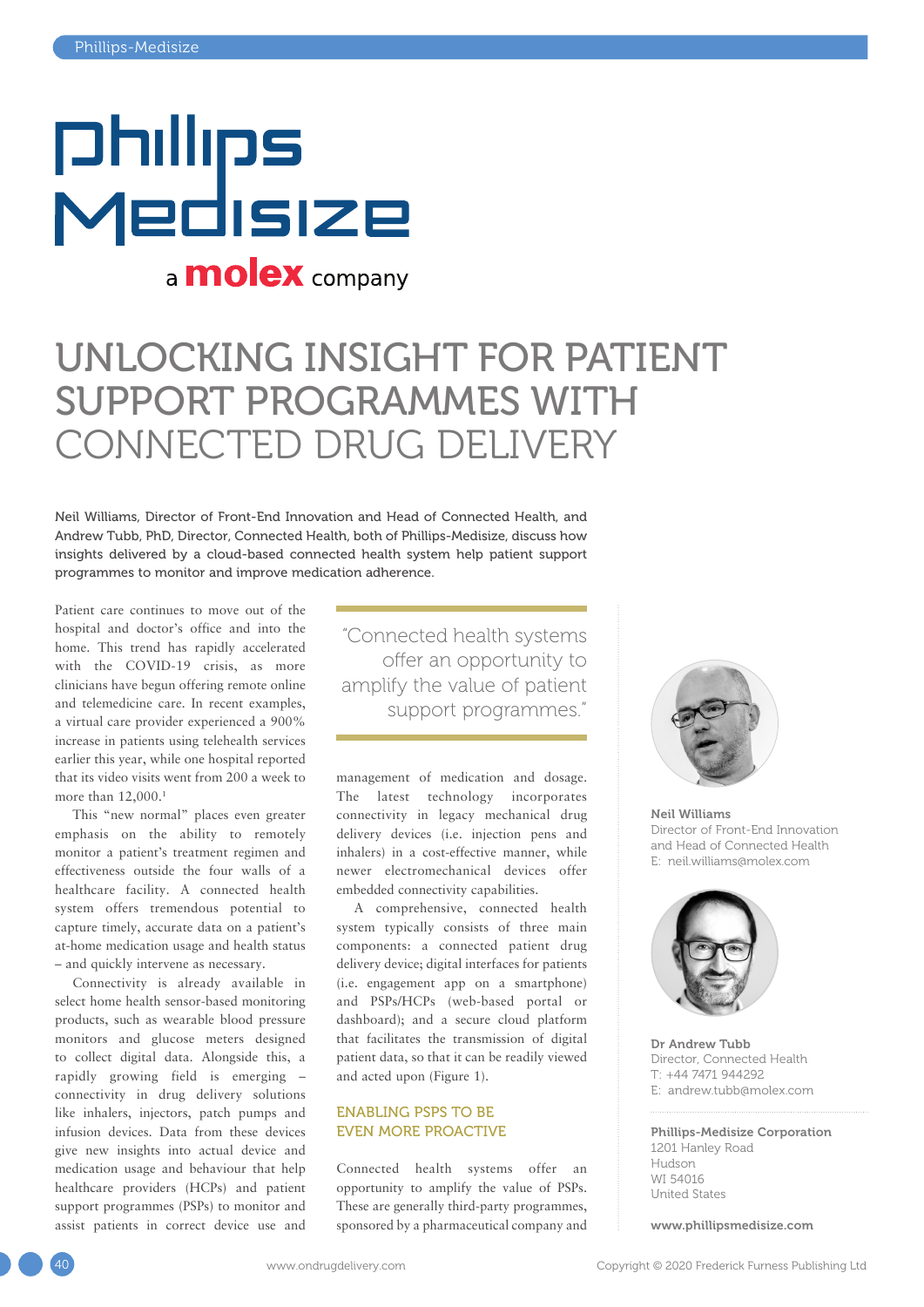

### Figure 1: The Phillips-Medisize Connected Health Platform is designed to advance the digital health ecosystem and better support patients and healthcare professionals.

functioning separately from the commercial team. Typically, core staffing includes nurses and other clinicians with specific responsibilities to educate and support patients in self-managing their condition and adhering to their prescription treatment.

Poor adherence continues to be a widespread healthcare challenge. Up to 50% of medications are not taken as prescribed2 and 33% of US hospital admissions are due to poor medication adherence.<sup>2</sup> This not only has a negative impact on patient outcomes but it also results in a large cost burden on the healthcare system overall.

HCPs and PSPs alike lack the objective, real-time or detailed visibility into a patient's health behaviours and status that would enable the most effective interventions. Whether care is delivered face to face or remotely, much time is spent trying to

"Analysis and learning from pooled/population data can deliver valuable insights that can then be turned into new decision and intervention points."

establish the patient's health behaviour and status in order to guide decision making and next interventions accurately. In many cases, PSPs follow standard scripts and pathways when communicating with patients but without sufficient health data insight to tailor support to the individual. As a result, a patient's behaviour, medication use or health status may change without the PSP or provider being aware – thus missing the most optimal points to intervene and make a more meaningful impact on the patient's health.

Today's advanced connected health systems support PSPs by bringing together data from drug delivery devices, patientreported outcomes (e.g. from apps) and other sources such as home monitors and patient wearables. The different sources of patient information, along with records of the PSP follow-up and intervention, are protected in a secure cloud platform. They are presented to PSP clinicians in customised web portals and dashboards that help to pinpoint and prioritise patients based on their adherence behaviour and health status, such as patient-reported outcomes. As a result, PSP staff can more readily identify outliers, intervene earlier and steer patients toward behavioural changes with personalised and targeted supportive interventions.

### FUTURE TRENDS DRIVING **CONNECTED** HEALTH SYSTEMS

There are four main trends shaping the future of successful medication adherence with connected drug delivery:

- 1. **Behavioural insights** we'll see a greater shift towards understanding more about what motivates patients, so that we can define and implement successful interventions.
- 2. **Scalability** there will be a movement from small pilot studies to large global programmes and shared infrastructure where we can start to benefit from economies of scale. This will help implement connected health solutions at a lower cost base, so that they can be used more broadly in the market.
- 3. **Integration** as healthcare continues down the path of digital, medication adherence data will be shared from proprietary systems to leading electronic medical record systems, allowing HCPs to view this data from anywhere.
- 4. **Analytics** this is going to be a key driver for connected health systems going forward. We'll see a trend in how patient data is used more effectively to understand patient behaviours tied to drug performance and even the relationship between taking medication and improved health outcomes. This will guide more tailored and personalised care delivery at both the individual and patient population levels.

### TARGETING HIGH-RISK AND CHRONIC CONDITIONS

A connected health system facilitates personalised care by unlocking data that alerts PSPs to changes in individual patient behaviour that warrant action. At a more abstract level, analysis and learning from pooled/population data can deliver valuable insights that can then be turned into new decision and intervention points, on an individual patient level as well as for specific patient populations.